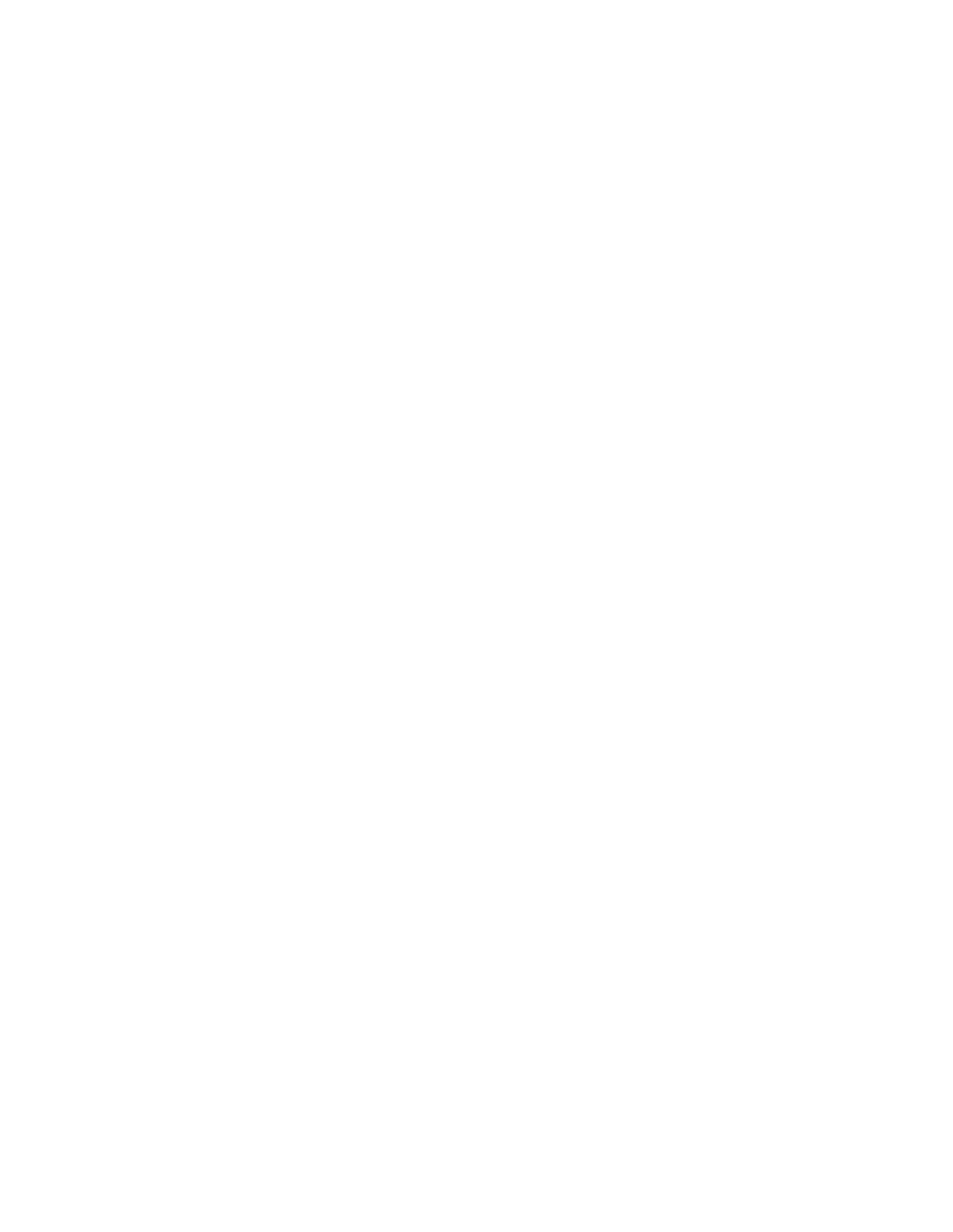## **LEHMAN, Justice.**

[¶1] This case comes before this court as two certified questions from the District Court, Fifth Judicial District, State of Wyoming. We are asked to consider whether a city ordinance addressing the removal of snow and ice establishes the applicable duty of care or whether Wyoming's common law regarding the natural accumulation of snow and ice applies. We are additionally asked to consider whether the State of Wyoming is to be included in the comparative fault analysis even though the State is immune from suit in these circumstances.

# *ISSUES*

[¶2] The certified questions are:

1. Is the following finding of the district court correct?

The City of Worland municipal ordinance establishes the duty of [Appellant Pinnacle] Bank under the circumstances of this case and it is the Court's intention to instruct the jury as to the standard of care pursuant to the City of Worland municipal ordinance, and not on the common law rules pertaining to natural accumulation of snow and ice. The Court finds that the city ordinance, which is a specifically enacted rule, controls over the general common law rules pertaining to natural accumulation.

2. Whether the Defendant is not entitled to compare the fault of the State of Wyoming for the purposes of W.S. § 1-1-109 because the State is, pursuant to the Wyoming Governmental Claims Act, absolutely immune from recovery under these circumstances.

# *FACTS*

[¶3] The district court's certification order sets forth a brief statement of facts relevant to the certified questions.

> 1. . . . Villa fell on the sidewalk in front of Pinnacle Bank on November 10, 1998. [Villa's] fall was caused by an accumulation of ice in front of the Pinnacle Bank Building. [Villa] contends that the ice was formed by improper drainage off the facade of the building. [Pinnacle Bank] contends that the ice formed as a natural accumulation of frozen water.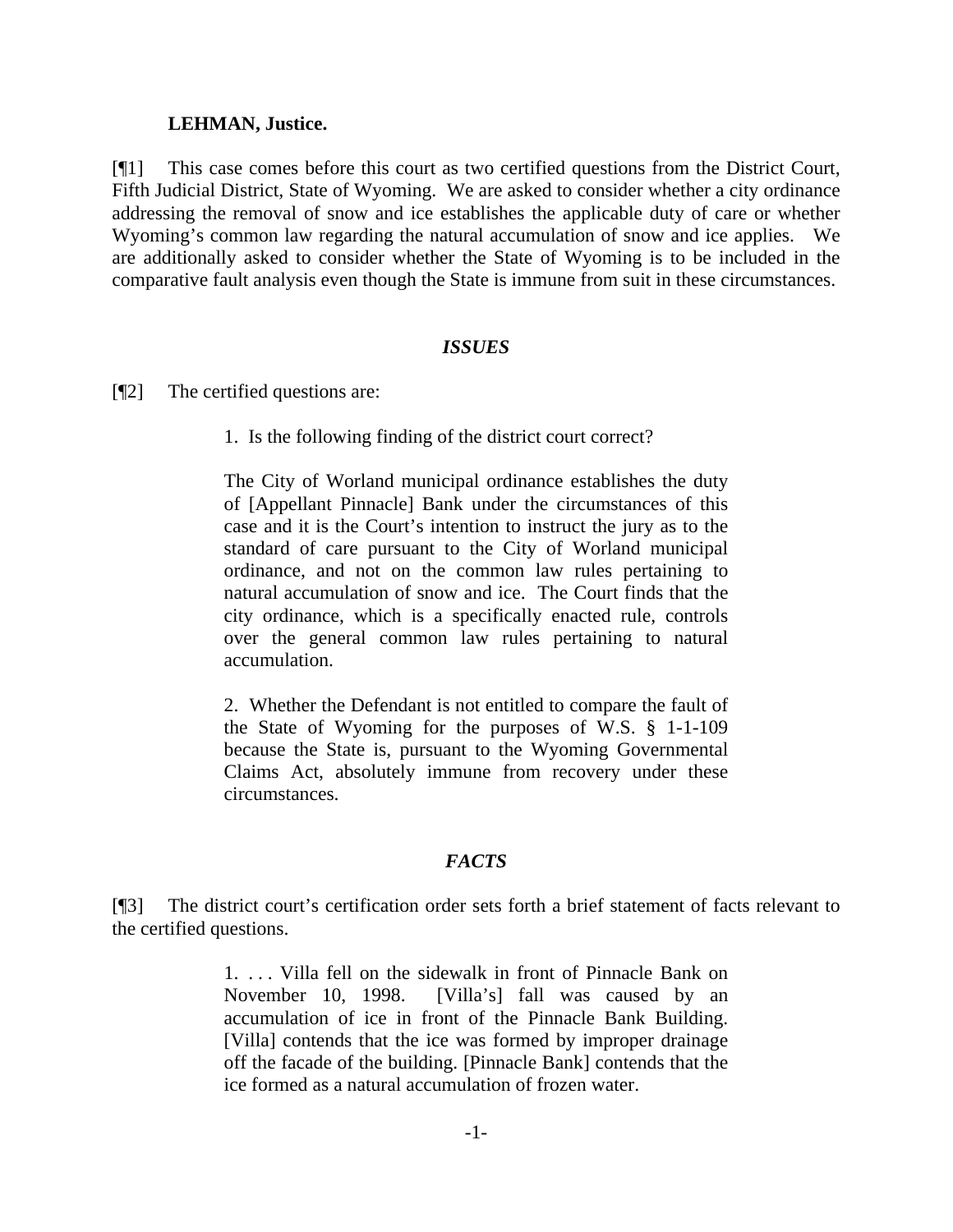2. The City of Worland has a municipal ordinance governing sidewalks such as the one upon which [Villa] fell which reads as follows:

> It shall be the duty of the occupant of any premises within the city limits or, in case the same are unoccupied, then the owner or his agent to keep the sidewalks in front of and adjoining his premises safe and clear for pedestrians and to repair the same from time to time. Such occupant, owner or agent shall, with all reasonable dispatch, remove snow, ice, slush, mud or other impediment to safe and convenient foot travel. Every person failing to comply with the provisions of this section shall be deemed guilty of committing a nuisance and, upon conviction thereof, shall be fined.

3. . . . [Pinnacle] Bank owns the sidewalk.

Additionally, Pinnacle Bank claimed that the State negligently designed and constructed the sidewalk as part of a project on a state highway easement.

[¶4] When making its ruling encompassed in the certified question, the district court noted that the reasoning for its ruling was more thoroughly set forth in its Order on Motions In Limine and Legal Trial Issues. That order stated:

> 3. The Court has been called upon to determine the governing standard under Wyoming law for [Pinnacle Bank's] duty to remove accumulations of snow, ice and the like. [Villa] asserts that a City of Worland ordinance concerning removal establishes [Pinnacle Bank's] duty, and that the common law rules pertaining to natural and unnatural accumulations of snow and ice do not therefore apply. [Pinnacle Bank] argues the opposite, that the rules of natural and unnatural accumulation control and the City of Worland ordinance has no role in establishing [Pinnacle Bank's] duty here. Looking at the history of cases determined by the Wyoming Supreme Court which discuss similar city ordinances, and the history of cases on the natural accumulation rule, the Court determines in this matter that the City of Worland ordinance does in fact impose a duty upon [Pinnacle Bank], and it would appear that it should be a question for the jury to make a determination as to whether [Pinnacle Bank] did in fact remove the hazard with all the reasonable dispatch as required by the ordinance. The Court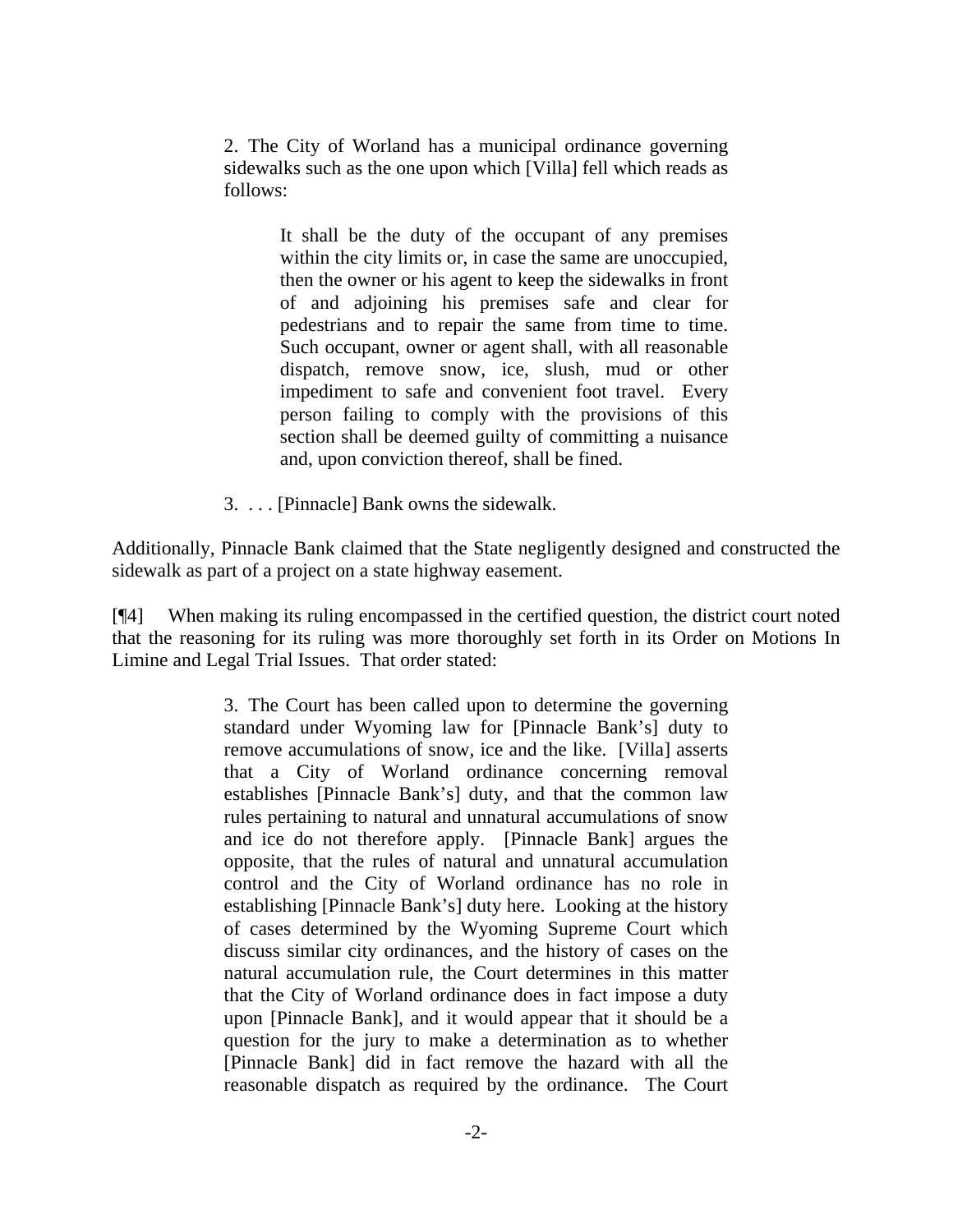rules that the ordinance does in fact set the standard of care, and the jury will not be instructed on the natural and unnatural accumulation rules.

 Additionally, for the same reasons the jury will not be instructed on natural and unnatural accumulation, the jury will not be instructed on the "open-and-obvious-danger" rule. Like the natural accumulation rule, the purpose of the open-andobvious-danger rule is to determine a party's duty of care to warn of or remove a hazard under a certain circumstance. Here, however, that duty already is established by the City of Worland ordinance. Accordingly, the only role for the open-andobvious-danger rule in this case will be for purposes of arguing comparative fault of [Villa].

#### *STANDARD OF REVIEW*

[¶5] We review certified questions pursuant to W.R.A.P. 11. Under this rule, we are asked to settle questions of law in which it appears there is no controlling precedent from this court. W.R.A.P. 11.01. "[Q]uestions of the application of the law, including identification of the correct rule, are considered de novo." *EOG Resources, Inc. v. State*, 2003 WY 34, ¶7, 64 P.3d 757, ¶7 (Wyo. 2003).

#### *DISCUSSION*

[¶6] Pinnacle Bank initially argues that pursuant to *Distad v. Cubin*, 633 P.2d 167 (Wyo. 1981), this court must apply Wyoming's established common law regarding natural accumulation of snow and ice and disregard the standard set forth in the ordinance. In explaining the state of the common law, we have stated:

> In Wyoming, the owner or occupier of premises is not liable for injuries resulting from a slip and fall on a natural accumulation of snow and ice. *Eiselein v. K-Mart, Inc.*, 868 P.2d 893, 897 (Wyo. 1994). Further, we have held that there is no liability when the dangers surrounding such natural accumulation are obvious or are as well known to the plaintiff as the defendant. *Sherman v. Platte County*, 642 P.2d 787, 789 (Wyo. 1982). Liability attaches only if the owner or occupier creates an unnatural accumulation that is substantially different in volume or course than would naturally occur. *Eiselein*, 868 P.2d at 898. To prove that an accumulation of snow and ice is unnatural, a plaintiff must show that the defendant created or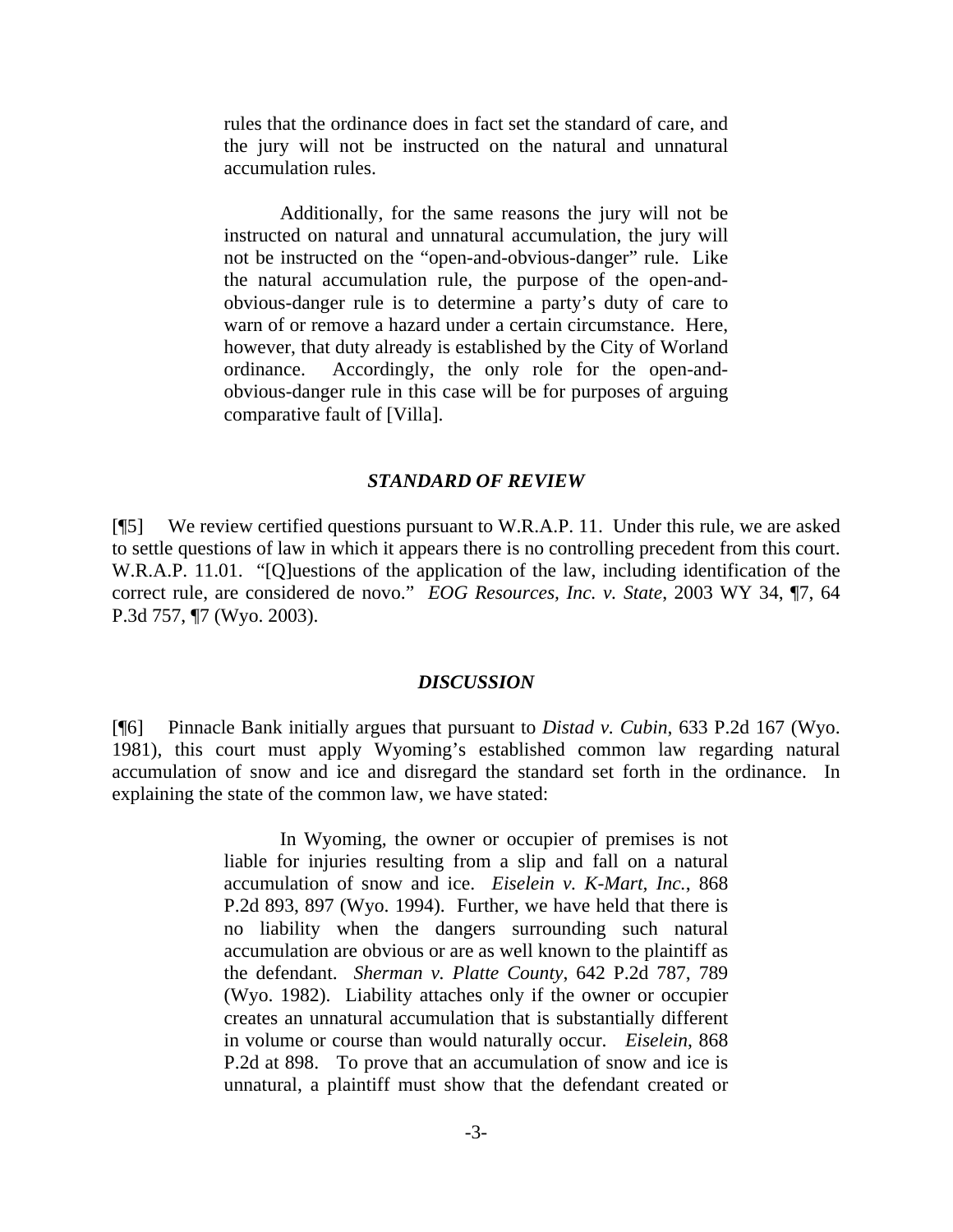aggravated the hazard, that the defendant knew or should have known of the hazard, and that the hazardous condition was substantially more dangerous than it would have been in its natural state. *Myers v. Forest City Ent., Inc.*, 92 Ohio App.3d 351, 635 N.E.2d 1268, 1269 (1993).

*Pullman v. Outzen*, 924 P.2d 416, 418 (Wyo. 1996). We have also stated:

 Liability will only attach if the owner or occupier creates an unnatural accumulation that is substantially different in volume or course than would naturally occur. *Pullman*, 924 P.2d at 418; *Eiselein*, 868 P.2d at 898. To establish that an accumulation of snow and ice is unnatural, a plaintiff must show that the defendant created or aggravated the hazard, that the defendant knew or should have known of the hazard, and that the hazardous condition was substantially more dangerous than it would have been in its natural state. *Pullman*, at 418. Furthermore, no duty exists which requires either the removal of an obvious danger or a warning of its existence. *Eiselein*, at 895. In *Sherman v. Platte County*, [642 P.2d 787 (Wyo. 1982),] we stated

> there is the rule that no duty exists which requires either the removal of an obvious danger or a warning of its existence. Second is the rule that no duty exists to remove the natural accumulation of snow and ice. The latter rule broadens the protection accorded possessors of land under the former rule. It covers that class of cases where the ice and snow naturally accumulate in a fashion where there is a lurking danger, i.e., the ice is covered by the snow.

642 P.2d at 789. We have also stated that even the most ably constructed and carefully maintained parking lot will probably contain minor indentations in which naturally occurring water can accumulate and freeze; naturally occurring water which naturally concentrates in such a lot is still considered a natural accumulation. *Eiselein*, 868 P.2d at 898.

*Paulson v. Andicoechea*, 926 P.2d 955, 957-58 (Wyo. 1996).

[¶7] Nevertheless, in as early as 1963, this court suggested that the existence of an ordinance requiring a different standard of care for the removal of snow and ice might override Wyoming's natural accumulation of snow and ice common law. *Watts v. Holmes*,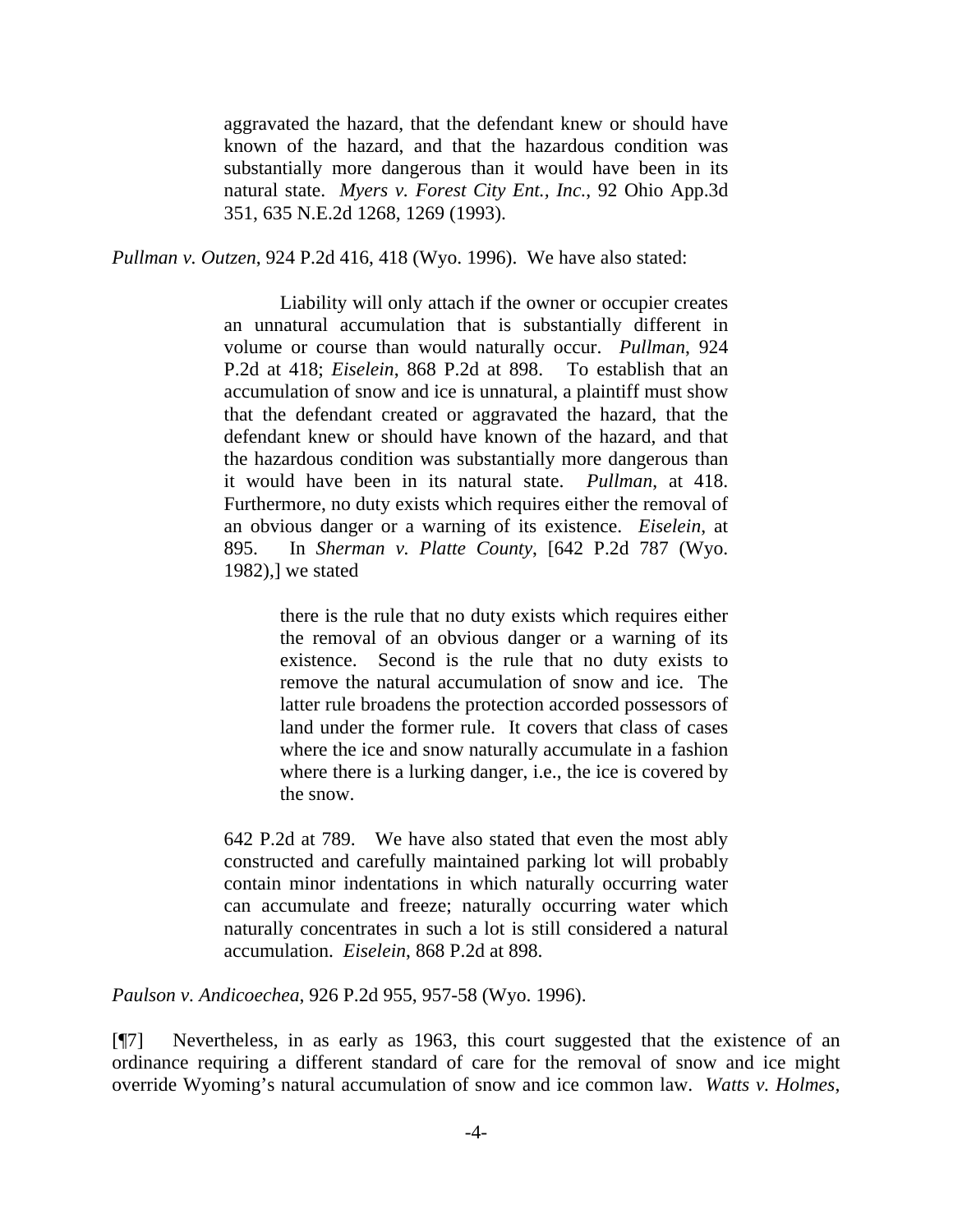386 P.2d 718 (Wyo. 1963). One year later, this court again implied in *Kalman v. Western Union Telegraph Co.*, 390 P.2d 724, 727 (Wyo. 1964), that a city ordinance calling for the maintenance of every city sidewalk so as to be clean and free from snow, ice, and slush established a duty that the owner use reasonable care to keep a sidewalk free from snow and ice. Thus, this court again indicated that an applicable city ordinance might increase the responsibility of a property owner above and beyond that established by the common law. Still later in *Johnson v. Hawkins*, 622 P.2d 941, 943 (Wyo. 1981), upon reviewing the history of Wyoming's slip-and-fall-on-ice-and-snow cases, this court announced:

> In our judgment, the most accurate interpretation of the Wyoming cases discussed above involving slips on icy sidewalks is that a storekeeper, *in the absence of an ordinance*, is not under a duty to remove natural and obvious accumulations of snow and ice from the public sidewalk outside his business.

(Emphasis added.)

[¶8] However, in *Kalman* this court reasoned that the violation of any such ordinance might be used as evidence of the landowner's negligence, but it would not establish the landowner's negligence per se. *Kalman*, 390 P.2d at 727. In *Distad*, at 179, quoting *Eisenhuth v. Moneyhon*, 119 N.E.2d 440, 444 (Ohio 1954), we recognized the proposition that when a conglomeration of circumstances are relied on in order to find the statutory or regulatory violation, use of the negligence per se doctrine is not desirable.

> [I]f a positive and definite standard of care has been established by legislative enactment [administrative regulation] whereby a jury may determine whether there has been a violation thereof by finding a single issue of fact, a violation is negligence per se; but where the jury must determine the negligence or lack of negligence of a party charged with the violation of a rule of conduct fixed by legislative enactment from a consideration and evaluation of multiple facts and circumstances by the process of applying, as the standard of care, the conduct of a reasonably prudent person, negligence per se is not involved.

[¶9] In *Distad*, this court was faced with reviewing various standards of care set forth by statute, ordinance, and administrative regulation and how they might affect the applicable duty of care in a medical malpractice action. Ultimately, this court held that the effect of a violation of statute, ordinance, or regulation which defines a standard of conduct in negligence actions would be resolved under the Restatement of Torts (Second). *Distad*, at 175. Thus, we concluded that the district court had properly instructed the jury that the unexcused violation of state and federal laws defining the standard of conduct of a reasonable man may be relevant evidence bearing on the issue of negligent conduct because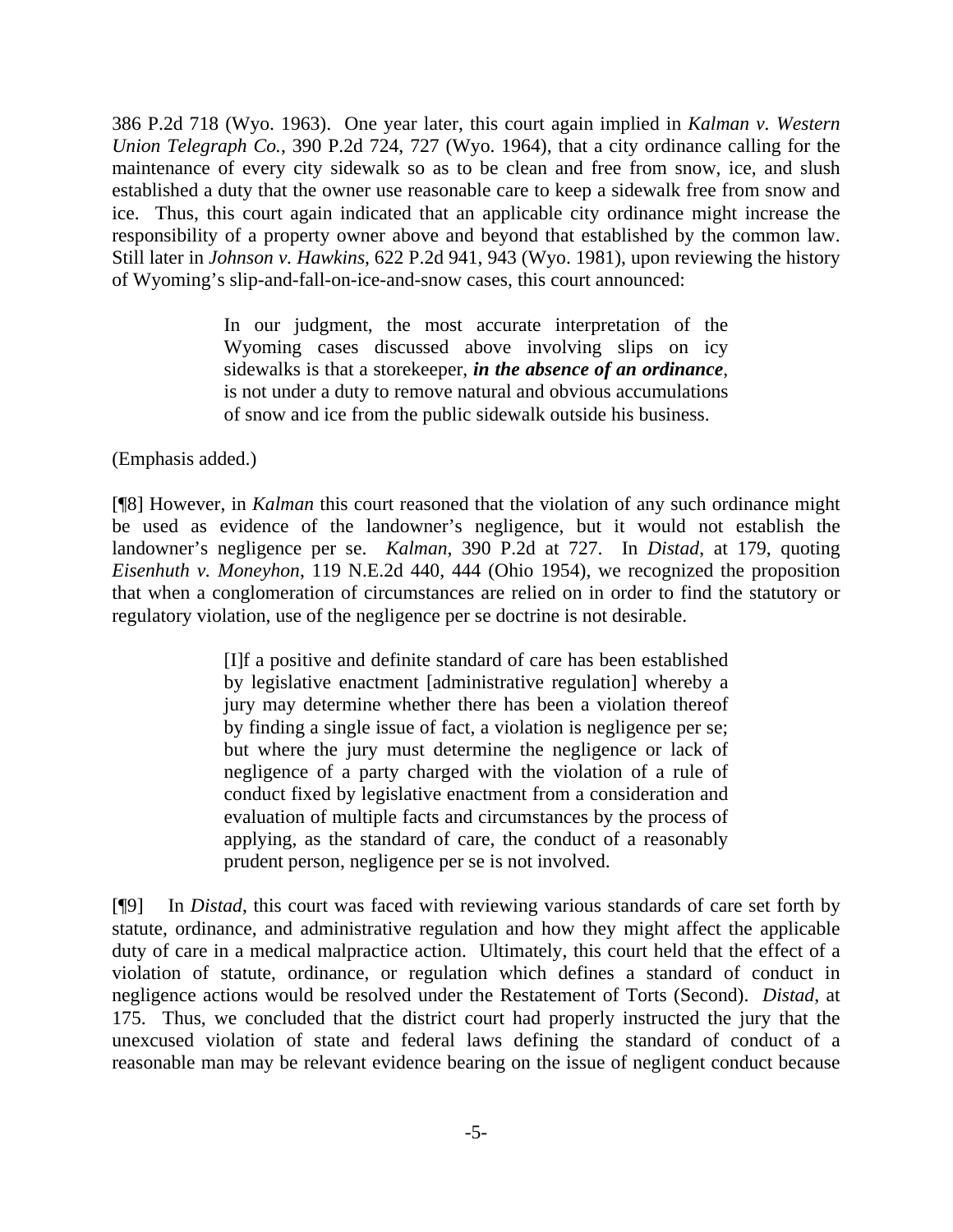such a holding was consistent with the Restatement of Torts (Second) § 288B(2). *Distad*, at 176.

[¶10] In the instant case, the city ordinance in effect specifies that it is the affirmative duty of an occupant, owner, or agent of property within the city limits of Worland, Wyoming to keep the sidewalks in front of and adjoining the premises safe and clear for pedestrians and to repair the same from time to time. This duty explicitly includes the responsibility to remove snow, ice, slush, mud, or other impediment with all reasonable dispatch to assure safe and convenient foot travel. The ordinance obviously broadens the responsibilities enumerated beyond that prescribed by the common law. We further conclude that even though the ordinance does not specifically repeal the established common law in the area, the ordinance cannot be construed as consistent with the common law. This fact evidences the Worland city council's clear intent under its delegated authority to establish a heightened standard of care within the city limits. Accordingly, the municipal ordinance provides the applicable standard of care.

[¶11] Pinnacle Bank additionally argues that under *Distad* and its apparent adoption of the Restatement of Torts (Second) § 288(d), this court may refuse to adopt the ordinance's defined standard of care. The Restatement of Torts (Second) § 288(d) provides:

> The court will not adopt as the standard of conduct of a reasonable man the requirements of a legislative enactment or an administrative regulation whose purpose is found to be exclusively

. . .

(d) to protect a class of persons other than the one whose interests are invaded[.]

However, § 288(d) makes it clear that such an option by a court exists only where the enactment is intended to protect a class of persons other than the one whose interests were invaded. Upon considering the intent of the ordinance, it is undeniable that the ordinance was enacted in an effort to protect pedestrians and assure safe and convenient foot travel within the City of Worland. Villa obviously falls squarely within the intended protected class.

[¶12] Pinnacle Bank also asserts that if this court decides to apply the standard expressed by the ordinance, we should do so in conjunction with Wyoming's natural accumulation of snow and ice common law. A review of the arguments proffered by the parties on this matter actually discloses that both are in agreement in this area. Pinnacle Bank asserts that the open-and-obvious-danger rule must still be applied in order to determine Villa's comparative negligence. Similarly, Villa contends that the open-and-obvious-danger rule should be utilized for comparative negligence purposes, but not for establishing the duty of care.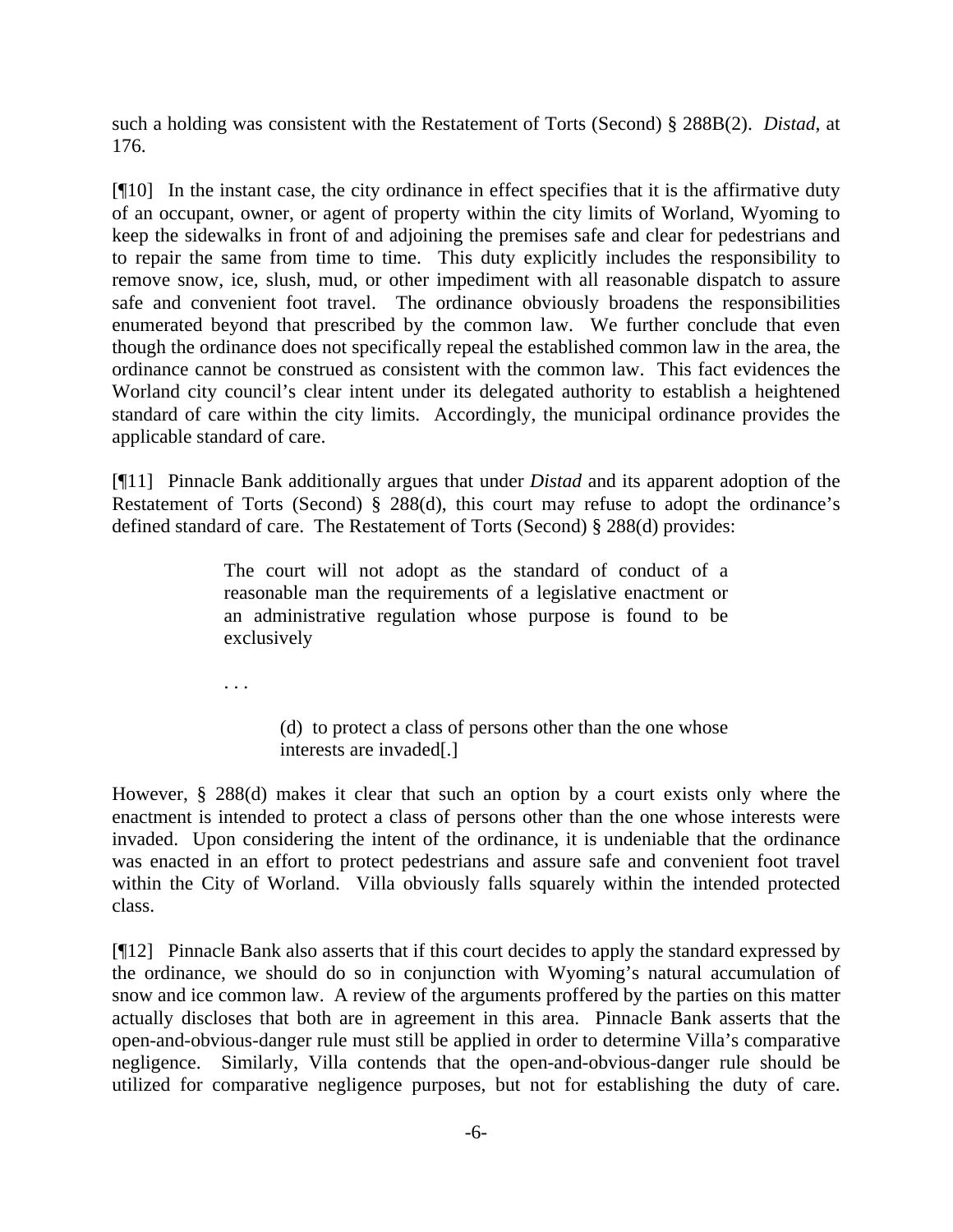Additionally, we note that the district court apparently reached this same conclusion when it ruled that the only role for the open-and-obvious-danger rule in this case would be for the purpose of arguing Villa's comparative fault. Under established Wyoming law, we agree with the parties' positions and the district court's ruling.

[¶13] The city ordinance creates an affirmative duty for an owner, occupant, or agent of property within the city limits to remove snow, ice, slush, or other impediment with all reasonable dispatch. Such an established affirmative duty negates the necessity for a determination of 1) whether the accumulation of snow and ice was natural or unnatural, 2) whether the defendant created or aggravated the hazard, 3) whether the defendant knew or should have known of the hazard, or 4) whether the hazardous condition is substantially more dangerous than it would have been in its natural state under our established common law. Rather, the determination that needs to be made by a jury in determining whether Pinnacle Bank was at fault is whether the snow, ice, slush, or other impediment was removed with all reasonable dispatch so as to assure safe and convenient foot travel as set forth by the ordinance. Thereafter, the jury must assess Villa and the State's comparative fault.

[¶14] In determining whether Villa was at fault, the jury must consider if Villa kept a proper lookout and apply the open-and-obvious-danger rule. Although the ordinance has created a heightened standard of care, a pedestrian cannot act recklessly merely because ice, snow, slush, or other impediment has not been properly removed. A pedestrian's duty to remain observant and careful continues to exist. To hold otherwise, this court would relieve parties who slip and fall on snow, ice, slush, or other impediment located on sidewalks within the Worland city limits of their duty to also act in a reasonable manner.

[¶15] Accordingly, consistent with the above-cited authorities, we hold that the district court properly ruled that the jury be instructed as to the standard of care set forth by the municipal ordinance. Because trial of this case now appears inevitable under our defined guidelines, we note that the jury will be required to carefully consider and evaluate multiple facts, circumstances, and factors in order to apply the standard of care expressed by the ordinance and to assess any possible comparative fault issues. This leads us to our discussion of the second certified question.

[¶16] The second certified question essentially asks us to determine whether the jury can consider and compare the fault of the State of Wyoming, even though the State is immune from recovery under these circumstances, i.e., whether the State can appear on the verdict form. Pinnacle Bank requested that the State be included because it claimed the State negligently designed and constructed the sidewalk. At oral argument, Villa actually concluded that the State can be included on the verdict form and conceded this point. We agree with Villa's conclusion under the comparative fault statute. The relevant portions of Wyo. Stat. Ann. § 1-1-109 (LexisNexis 2003) addressing comparative fault state:

(a) As used in this section: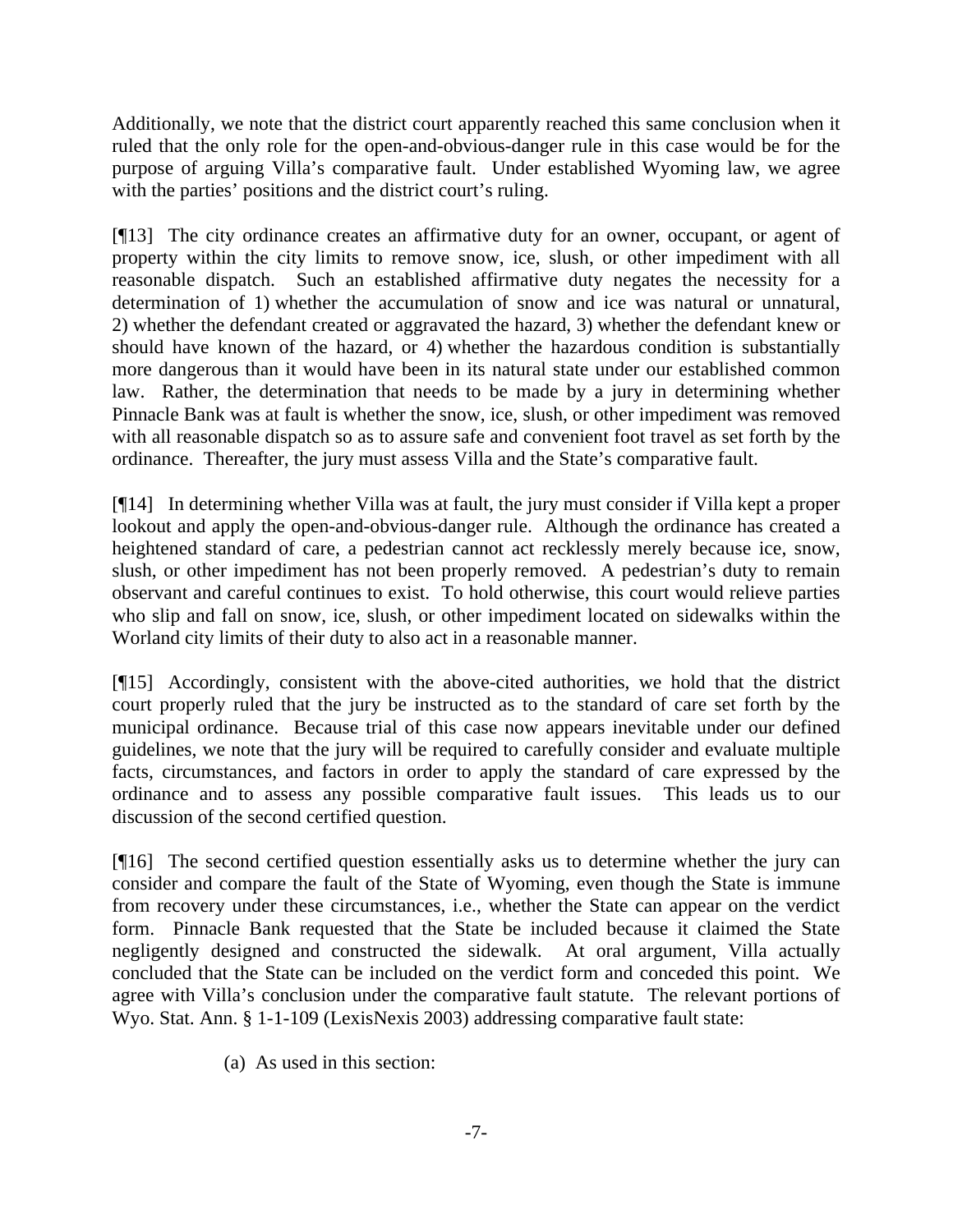(i) "Actor" means a person or other entity, including the claimant, whose fault is determined to be a proximate cause of the death, injury or damage, whether or not the actor is a party to the litigation;

. . .

(iv) "Fault" includes acts or omissions, determined to be a proximate cause of death or injury to person or property, that are in any measure negligent, or that subject an actor to strict tort or strict products liability, and includes breach of warranty, assumption of risk and misuse or alteration of a product;

. . .

(b) Contributory fault shall not bar a recovery in an action by any claimant or the claimant's legal representative to recover damages for wrongful death or injury to person or property, if the contributory fault of the claimant is not more than fifty percent (50%) of the total fault of all actors. Any damages allowed shall be diminished in proportion to the amount of fault attributed to the claimant.

- (c) Whether or not the claimant is free of fault, the court shall:
	- (i) If a jury trial:

(A) Direct the jury to determine the total amount of damages sustained by the claimant without regard to the percentage of fault attributed to the claimant, and the percentage of fault attributable to each actor; and

(B) Inform the jury of the consequences of its determination of the percentage of fault.

(ii) If a trial before the court without jury, make special findings of fact, determining the total amount of damages sustained by the claimant without regard to the percentage of fault attributed to the claimant, and the percentage of fault attributable to each actor.

(d) The court shall reduce the amount of damages determined under subsection (c) of this section in proportion to the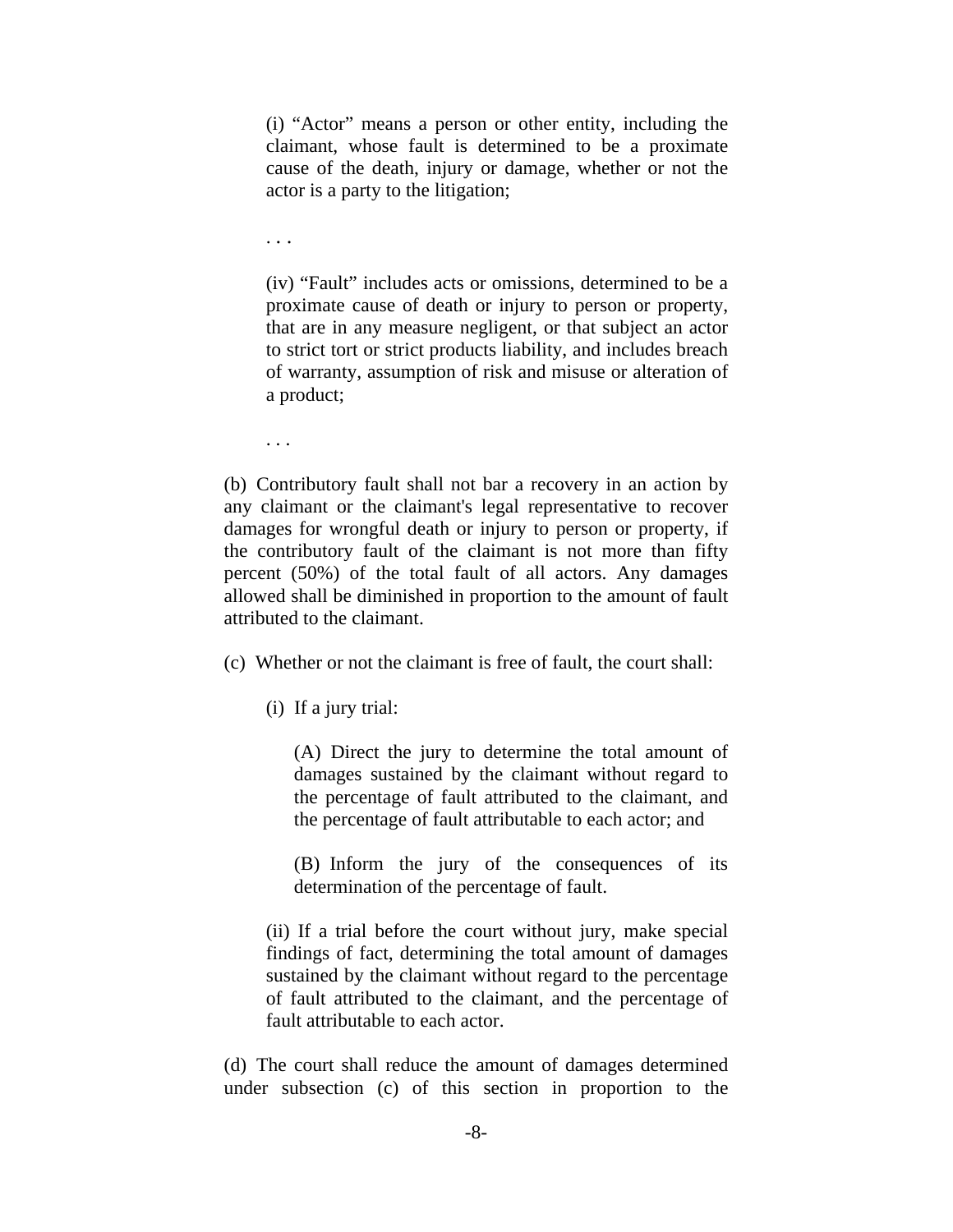percentage of fault attributed to the claimant and enter judgment against each defendant in the amount determined under subsection (e) of this section.

(e) Each defendant is liable only to the extent of that defendant's proportion of the total fault determined under paragraph  $(c)(i)$  or  $(ii)$  of this section.

As can be seen by the plain language of this statute, the Wyoming legislature has decided that the jury must determine the percentage of fault attributable to each "actor." § 1-1-  $109(c)(i)(A)$ . This required determination facilitates the legislature's objective to hold each defendant liable only for his proportion of fault. § 1-1-109(e). The question then becomes whether the State fits the definition of actor.

[¶17] The definition of "actor" includes an entity whose fault is determined to be the proximate cause of the injury whether or not a party to the litigation. The State, although immune from suit, certainly may be the proximate cause of the death, injury, or damages and clearly fits that portion of the definition. However, because the definition of actor contains the word "fault," we must also consider that definition. As defined, "fault" includes an act or omission determined to be the proximate cause of the injury that is in any manner negligent or that subjects the actor to some sort of strict liability. § 1-1-109(a)(iv). While the State is not here subject to strict liability, it can act in a negligent manner by failing to use reasonable care. We therefore conclude that the State can be at "fault" and, therefore, fits the definition of "actor."

[¶18] Furthermore, considering the intent of the comparative fault scheme, it is apparent that the State should be included. As noted, it is clear that each defendant is liable only for the percentage of fault attributed to him. Should an "actor" not be included because it is immune, the defendants and other actors are apportioned a share of that "actor's" fault. Indeed, "immunity" does not mean that a party is not at fault; it simply means that the party cannot be sued. Allocating a portion of an immune party's fault to other "actors" thwarts the intent of the comparative fault scheme. Additionally, it is well established that, under Wyoming's comparative fault scheme, a jury is entitled to apportion the fault of *all* those whose acts proximately caused injury to the claimant, parties and nonparties alike. *Smyth v*. *Kaufman*, 2003 WY 52, ¶24, 67 P.3d 1161, ¶24 (Wyo. 2003) (emphasis added). Indeed, because the legislature includes both parties and non-parties in the definition of "actor," it is clear that some parties may be apportioned fault but may not actually be liable to the plaintiff.

[¶19] For these reasons, we conclude that the State, even though immune, can be included in the jury's comparative fault analysis. Of course, when placing a party on the verdict form, it must be remembered that it is inappropriate for the judge to give an instruction that is not sustained by the evidence. *Anderson Highway Signs and Supply, Inc. v. Close*, 6 P.3d 123, 126 (Wyo. 2000). Accordingly, there must be at least some competent proof that the non-